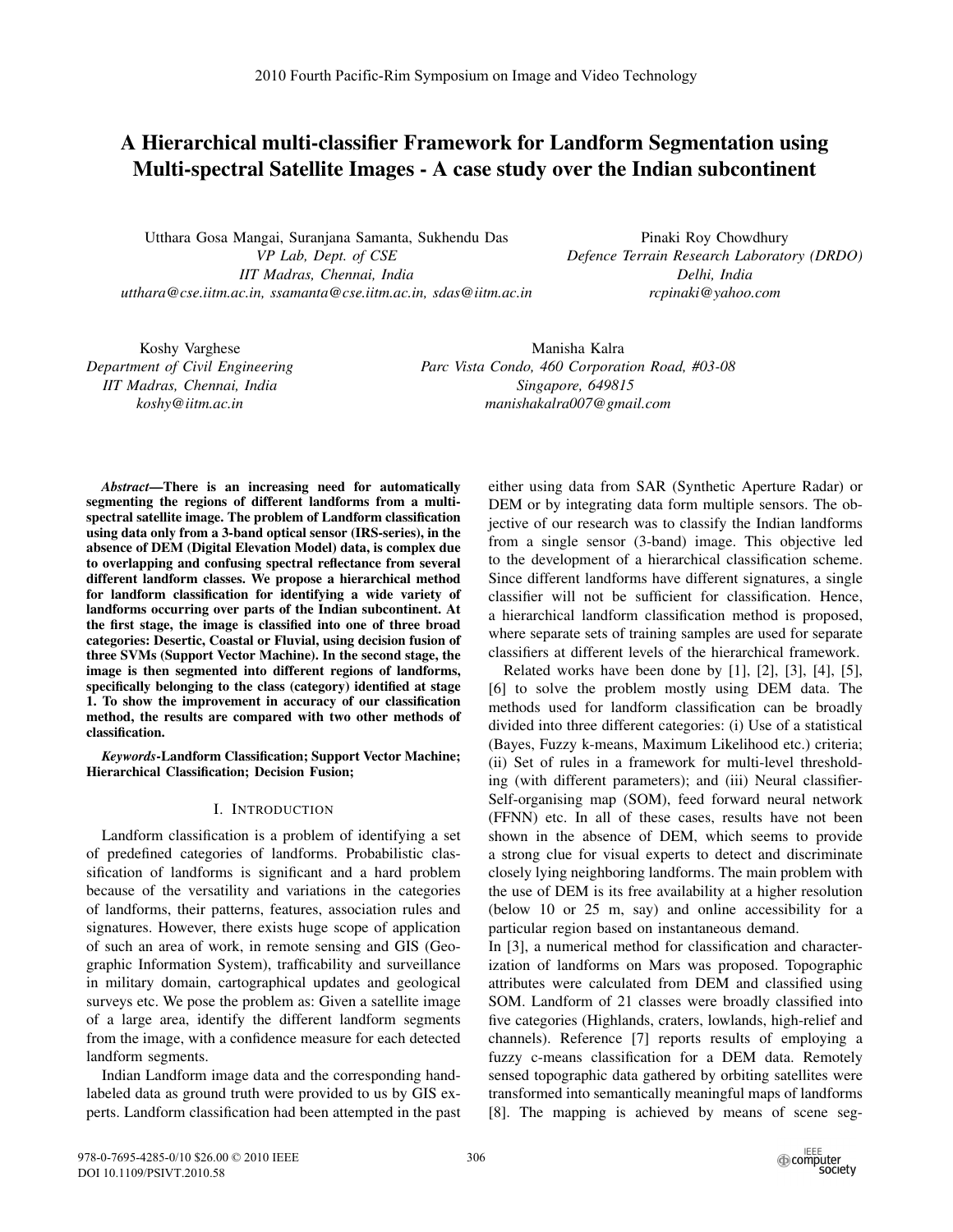mentation using K-means-based agglomerative segmentation and watershed-based segmentation followed by supervised classification of segments. Hosokawat and Hoshi [1] used SOM to classify landforms into hill, plateau, fan based on a land cover map and DEM and reported an accuracy of 77% using four landform samples. Reference [4] used data from multiple sensors and proposed an approach which employs a class dependent feature selection in conjunction with pairwise Bayesian classifiers and reports an accuracy of 96%. Hengl and Rossiter [5] used maximum-likelihood classifier to classify landforms into 21 legends. Authors used DEM data to extract nine terrain parameters. An accuracy of 97% was also reported by iterative selection of point sample training set.

In spite of the vastness of the work done on landform classification, it can be seen that all of these require either DEM (in most cases) or SAR/ LIDAR data. For certain online applications the DEM data may not be available (as it is not a direct output of a sensor). It remains a challenging task and a hard problem to perform landform classification using an optical sensor image alone as input. This is the main reason why researchers have not been done to solve this problem with a reasonable degree of accuracy using only a multi-band optical image. These has been prime motivation of our work. We designed a hierarchical multi-classifier framework to solve this problem. Section II describes the overall framework and various stages in Hierarchical Landform Classification. Results are discussed in Section III. Section IV presents the conclusion of the paper.

# II. PROPOSED FRAMEWORK

Based on interactions with GIS and Geomorphological experts, we came to understand that the data samples were acquired from three (3) major categories of areas/zones: Desertic, Coastal and Fluvial. We hence used a divide and conquer approach to design a hierarchical system of classification. This made the problem tractable, as about 30 different classes of landforms were available for segmentation, and the features (spectral) were overlapping and confusing over many classes of landforms. In the following, we first discuss the three major categories of landform classes followed by the design of our proposed framework.

- 1) Fluvial landforms: These consist of the landforms that are produced by the action of stream or river. The following landforms classes are being considered for the purpose of landform identification from satellite images of fluvial areas: (a) Active - Active Channel, Bars, Flood Plains, Alluvial Plains, (b) Relict (Dry) -Oxbow lakes, Forested swamps, Alluvial Plains.
- 2) Coastal landforms: The following landform classes are being considered for the purpose of landform identification from satellite images of the coastal belt:

Creek, Forested Swamp, Sandy Beach, Coastal Bars, Sea, Flood Plains and Alluvial Plains.

3) Desertic landforms: The following classes of landforms have been considered for detection from satellite images taken from desert areas: Barchan Dunes, Longitudinal Dunes, Transverse Dunes, Parabolic Dunes, Barchanoid, Sandy Plains, Rocky Exposures, Inselberg, Remnant Stony Surfaces (Salt Flats) and Playa.

The proposed hierarchical classification scheme is shown in Fig. 1. We assume that an input image given to the landform extraction system will not contain different types of landforms belonging to any two of the three different categories: Desertic, Coastal and Fluvial (termed as the Super-Group classes). We propose a hierarchical method of landform classification (Fig. 1) that performs super-group classification at the first level i.e. it determines the supergroups of the input image. The uncertainty of classification into different landform zones is the largest at this stage and a near 100% crisp classification is expected from the supergroup classifier in use. This enables us to search for the probable set of landforms occurring in the input image, only under the particular super-group that has been determined at the first step of processing. Thus, the uncertainty involved in detecting the landforms in an image, is reduced to approximately one-third of the total number of classes. The  $2^{nd}$  stage of processing detects sub-classes of a landform category (i.e. either Desertic or Coastal or Fluvial) detected at the super-group stage.

At the leaves of the hierarchical classification tree given in Fig. 1, are all the landforms of interest organized suitably under their respective processing methodologies. Based on the output of the super-group classifier, all algorithms tailored for the extraction of features of each subset of landforms would be used in parallel for accurate segmentation of leaf landform nodes. Thus, at the bottommost level of the hierarchical tree, landform-specific modules are used to detect landforms accurately. Such modularity in the nature of landform extraction is designed, keeping in mind the huge amount of uncertainty, combinations of occurrences and adjacency of various landforms as well as the subjectivity in the landform definitions, which are undoubtedly too confusing for any one-classifier to capture. The nodes used to label the different processing methods, as given in Fig. 1 are: DP-Desertic Processing, CP-Coastal Processing and FP-Fluvial Processing methods. These processing methods are discussed in detail in the following.

# *A. Super-Group Classification*

This is the topmost stage of the proposed hierarchical classification as shown in Fig. 1. A Support Vector Machine (SVM) based classification technique has been adopted in our design for the task of identifying an input image as belonging to one of the Desertic, Coastal or Fluvial landform Super-Group categories. In order to capture and exploit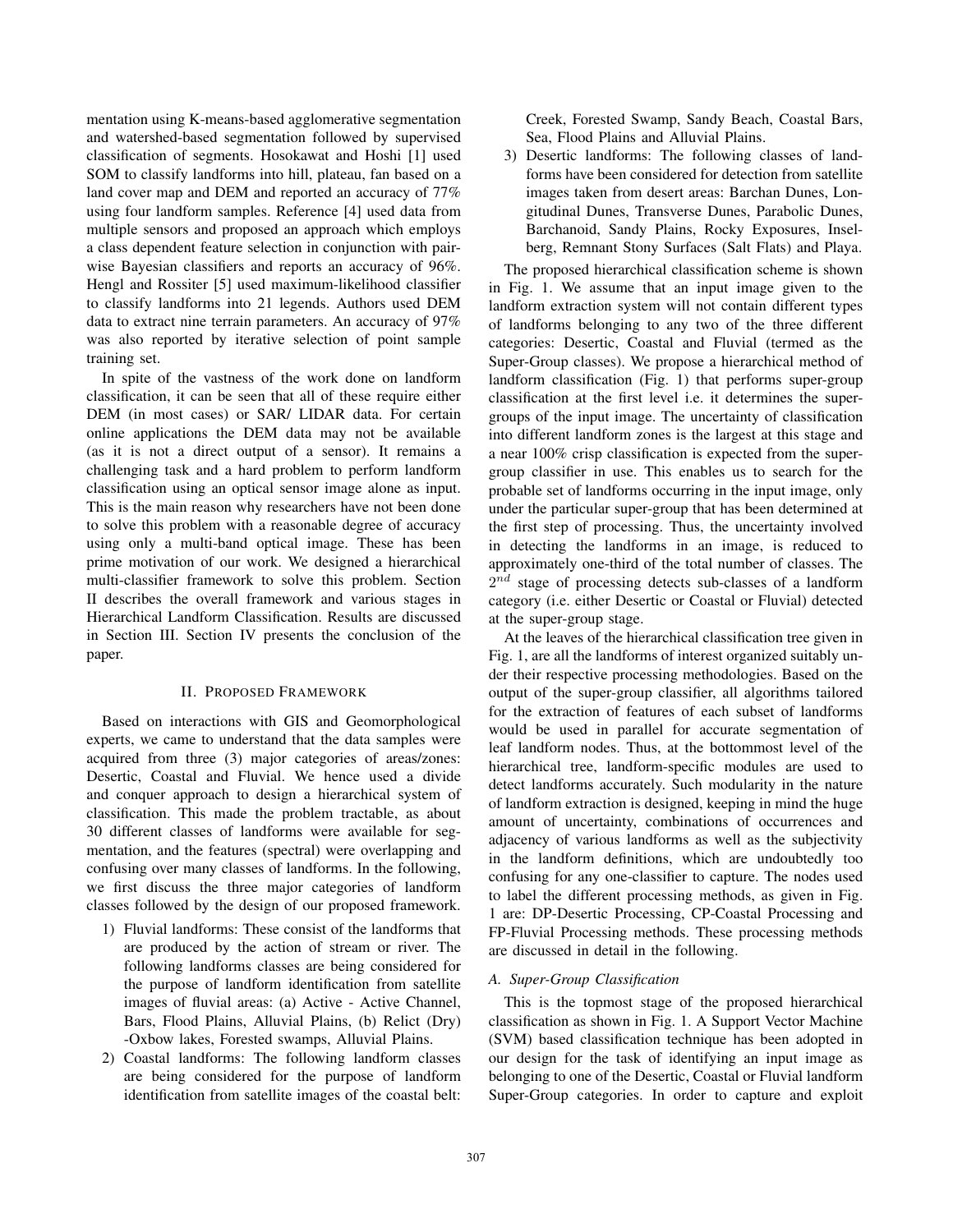

Figure 1: The proposed hierarchical classification scheme.

the variability among the different multi-spectral images belonging to each of the super-groups, *histograms of all the 3 bands, namely NIR, Red and Green* were used as features for classification. Thus the classification at this stage is primarily based on the multi-spectral intensities (color) features, using SVM as a classifier. The number of samples used for training and testing, and the accuracies of classification obtained are given in Table I. Sum rule [9] has been used for fusing the decisions, as it has been shown to work better in [10].

classifiers trained with Desertic, Coastal and Fluvial Landforms.

Table II shows the number of testing samples misclassified during testing phase before fusion, by each of the three classifiers (SVM-D, SVM-C and SVM-F). SVM-D denotes the SVM classifier trained with 150 samples of Desertic landforms and 300 from the remaining two classes. In a similar way, SVM-F and SVM-C were also trained. All the SVM classifiers are used with a polynomial kernel (of degree 2). Number of misclassified samples in table II of each classifier includes False Rejection and False acceptance. Accuracy was improved by 1.3% (average) after using decision fusion technique. Details of the misclassified samples and the overall accuracy at the super-group stage of classification, before and after fusion are given below:

Number of misclassified samples before Fusion: 16

|  | Table I: Accuracy Obtained During Testing Phase For Dif- |  |  |  |
|--|----------------------------------------------------------|--|--|--|
|  | ferent Landforms.                                        |  |  |  |

| Landforms | <b>Samples</b>  |                | Accuracy in %        |                     |  |
|-----------|-----------------|----------------|----------------------|---------------------|--|
|           | <b>Training</b> | <b>Testing</b> | <b>Before fusion</b> | <b>After fusion</b> |  |
| Desertic  | 150             | 250            | 99.07                | 99.47               |  |
| Fluvial   | 150             | 250            | 99.47                | 100                 |  |
| Coastal   | 150             | 250            | 99.2                 | 99.6                |  |

Table II: Different Classifiers And Their Misclassified Samples During Testing Before Fusion.

| <b>Classifier</b> | <b>Samples</b>  |                | <b>Misclassified Samples</b> |
|-------------------|-----------------|----------------|------------------------------|
|                   | <b>Training</b> | <b>Testing</b> | before fusion                |
| SVM-D             | 450             | 750            |                              |
| SVM-F             | 450             | 750            |                              |
| SVM-C             | 450             | 750            |                              |

| Number of misclassified samples after Fusion: |             |
|-----------------------------------------------|-------------|
| Overall Accuracy before fusion:               | 97.87%      |
| Overall Accuracy after fusion:                | $99.07\%$ . |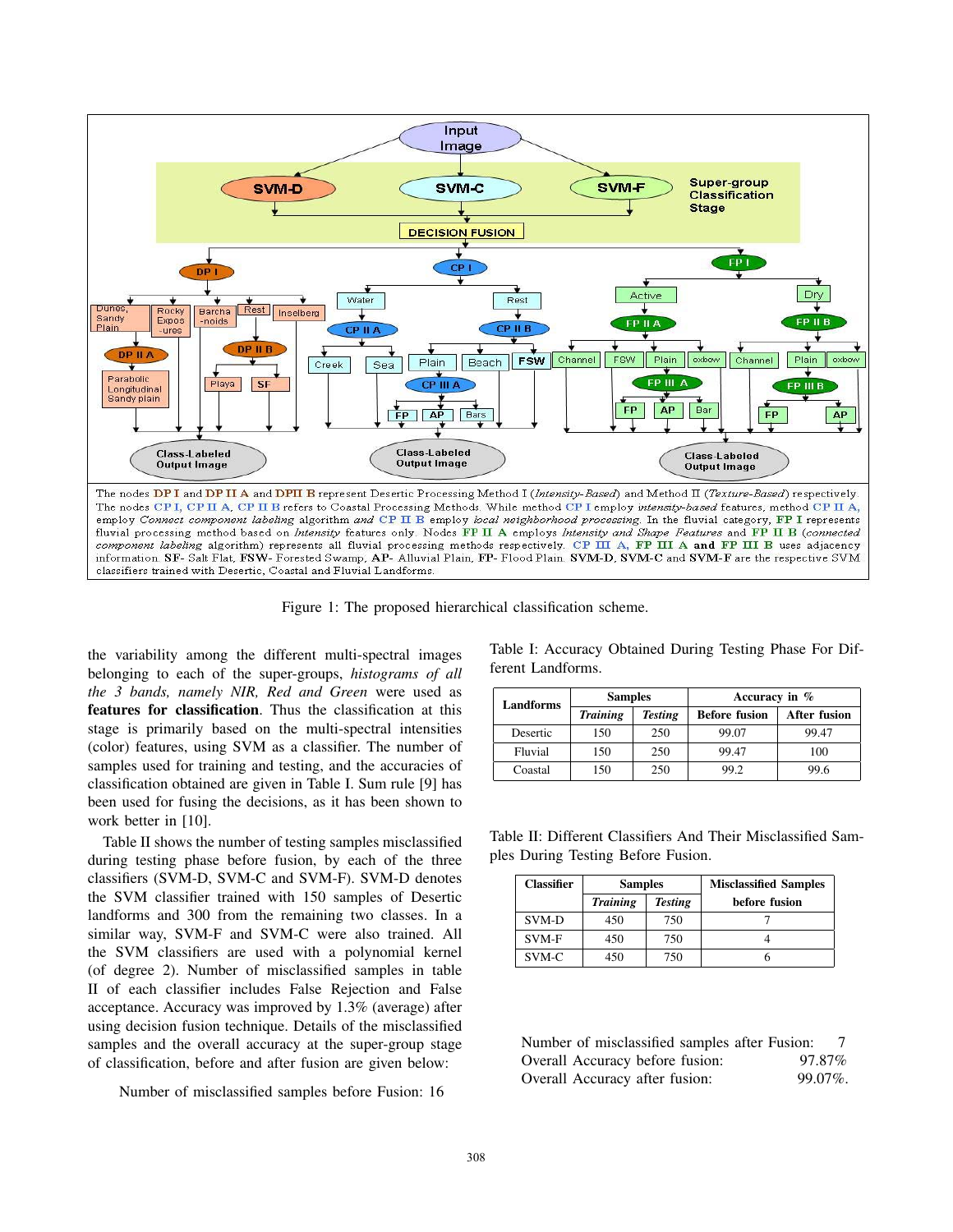## *B. Sub-Group Classification*

This stage consists of a set of processes which are detailed at the bottom part of the flowchart in Fig. 1, following super-group classification. Based on the experimentations with landform samples, as well as discussions with geoscientists interacting with us, it was observed that we need to design a hierarchical framework tailored for the extraction of a particular landform of interest (being analyzed), because different landforms may require different methods of processing. In the following, we discuss the processing methodologies used to obtain results on the landform data samples supplied to us by experts. The four main features used for classification are:

- Local mean and/or variance of the approximation subband of the DWT (Discrete Wavelet Transform) for all the three bands (NIR, R and G). Daubeschies 10-tap filter is used to extract the DWT coefficients which represent the texture features in our case.
- Local mean and/or variances of the multi-resolution color intensities of three bands (NIR, R and G).
- Spatial adjacency of the landforms are stored in the form of an adjacency matrix, which was formulated using domain knowledge obtained from GIS experts.
- Connected Component Labeling is used to extract the shape features which are used to classify certain shapes.

In the following three sub-sections, we present the properties, features and methods used to analyze three major categories of landforms discussed in this work.

*1) Processing Modules for the Desertic Type of Landforms:* Two types of processing occur predominantly for extraction of desertic landforms. These can thus be grouped together as DP-I and DP-II, each corresponding to methods based on texture features and shape features, respectively. The steps of processing for identification of landform in desertic images are as follows:

- DP-I (multi-class SVM) uses a SVM trained using local mean from 'Approximation' of DWT of all three spectral bands (NIR, R and G), for differentiating between Dunes, Salt flats, Rocky exposure, Barchanoids and Inselberg.
- DP-II A (Template Matching), further classifies dunes into parabolic, longitudinal or sandy plain. Templates for parabolic and longitudinal dunes are obtained from the training samples. The templates are matched with the landform image using cross correlation. Output of this operation is compared with two thresholds (one for parabolic and another for longitudinal) for labeling as parabolic or longitudinal dunes. The rest are labeled as Sandy Plains.
- DP-II B (Area-based operation): Both saltflats and Playa have similar signatures, it was observed that Playa was comparatively smaller than salt flats.

*2) Processing Modules for the Coastal Type of Landforms:* It can be observed that intensity-based features have a major role to play for extraction of coastal landforms. This is possibly because of the small resolution, fineness and non-texture information that most of the coastal landforms have been found to possess. Association rules have also been employed in order to encode domain-experts knowledge in observing certain key characteristics of coastal landforms within the system. The steps of processing for identification of landform in coastal images are as follows:

- CP-I (Threshold) segregates the water-bodies from land by thresholding the intensity of blue color (in NIR, R and G band). If the intensity is very less it is considered as water-bodies otherwise it is considered as land.
- CP-II A (Adjacency Information) uses adjacency information (nearness using an Euclidean measure) to identify creeks from the water bodies. Creeks are detected by identifying fine and narrow extents of water bodies extending into the land. This is done by observing within a small window whether the extent of sea is covered by land on the both the sides. This decision is taken by observing whether the pixels and the border of the window are non-sea type. The rest of the water bodies are detected as sea.
- CP-II B (SVM) classifies plain, beach and forested swamp using a SVM trained using the mean of multiresolution color intensity features, computed as:

$$
X_{i,j} = [\mu(I_{i,j}^n) \ \mu(I_{i,j}^r) \ \mu(I_{i,j}^g)] \tag{1}
$$

where,  $X_{i,j}$  represents a 3D feature vector corresponding to  $(i, j)$ <sup>th</sup> pixel.  $I_{i,j}^n$ ,  $I_{i,j}^r$  and  $I_{i,j}^g$  represents intensity values of  $(i, j)^{th}$  pixel in three spectral bands (NIR, R and G) of the input image respectively and  $\mu(h)$  represents the mean of h computed using windows of size 5\*5, 17\*17 and 31\*31.

- CP-III A (Connected Component Labeling & Adjacency Information)
	- Coastal bars possess unique characteristic property of being enclosed by sea on all sides. A connected component labeling algorithm [11] is employed over pixels whichever is classified as Plains (detected in CP II B) to determine if all set of connected pixels are surrounded by sea.
	- Among different Plains (detected in CP II B) whichever is closer to creek, are classified as flood plains and others are classified as alluvial plain based on adjacency information.

*3) Processing Modules for the Fluvial Type of Landforms:* All the methods that have been employed for detection of fluvial landforms rely heavily on intensity-based features. Since fluvial landforms are produced by the action of river or an active channel, a satellite image taken of a fluvial area must therefore necessarily contain an active channel within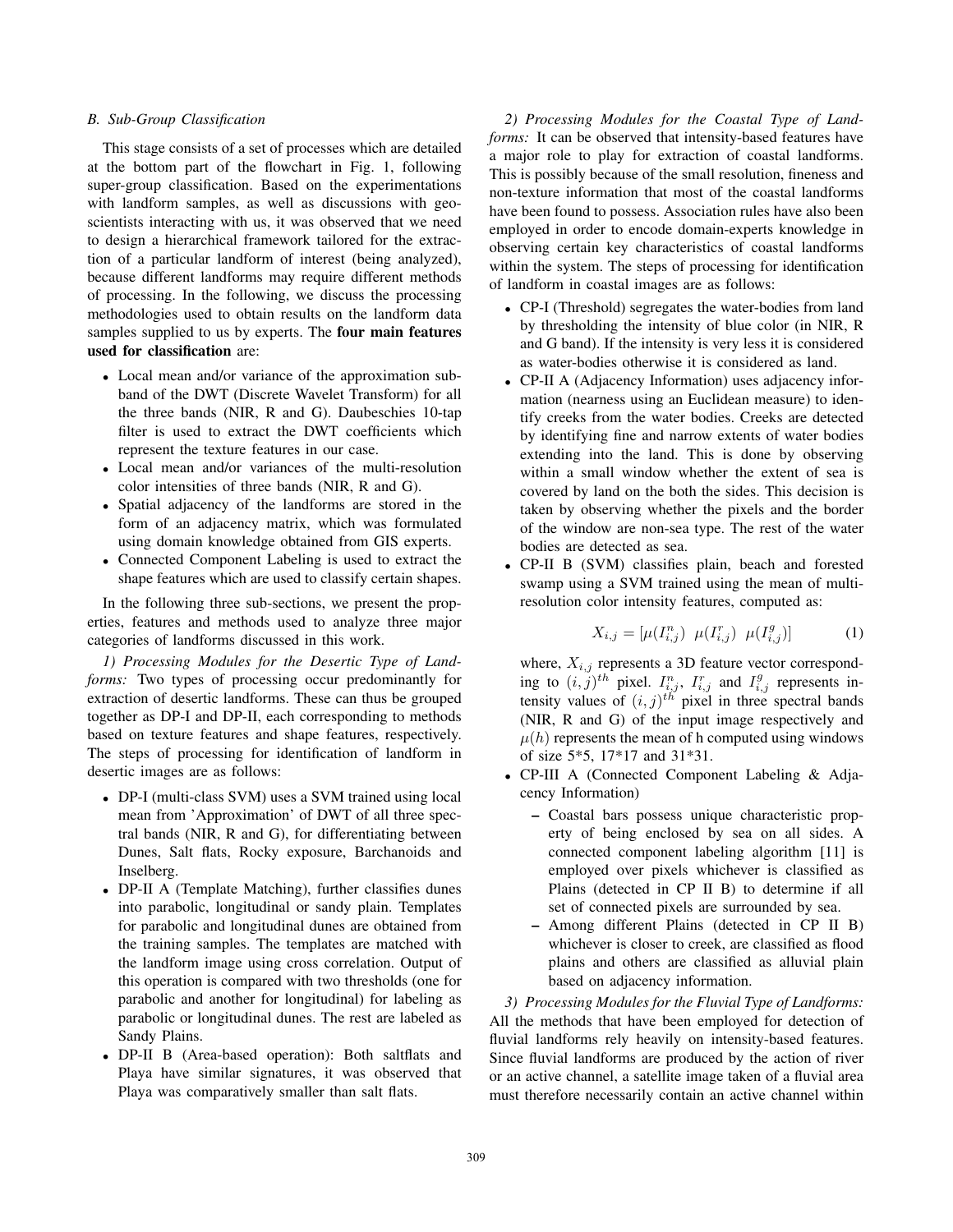it. The steps of processing for identification of landforms in fluvial images are as follows:

- FP -I (SVM) uses a multi-class SVM trained using histogram features of all three spectral bands, is used to differentiate between active and dry zones. The channels which were active were blue in color and others were red in color (based on NIR, R and G bands). Since the two signatures are different they are trained and classified separately.
- FP-II A and FP II B (SVM) uses a SVM classifier trained using mean of color features similar to CP II B. FP II A classifies channel, forested swamp, plain and ox-bow. FP II B classifies channel, plain and ox-bow.
- FP-III A (Connected Component Labeling & Adjacency Information) identifies Bars, Flood Plain, and Alluvial Plain. FP III B (Adjacency Information) classifies alluvial Plain and flood plain. To identify Bars connected component-labeling algorithm [11] is used. Adjacency Information is used to categorize Plains into Flood Plain or Alluvial Plain. If a plain is near (in Euclidean sense) to active channels, it is considered to be 'Flood Plain', else if it does not have a common boundary with active channel, it is considered to be 'Alluvial Plain'.
	- Bars possess a unique characteristic property of being enclosed by active channel on all sides. A connected component-labeling algorithm is employed to determine if all set of connected pixels whichever is classified as Plains (detected in FP II A) are enclosed by an active channel.
	- Among different Plains detected (in FP II A and FP II B) whichever is close to active channel are classified as flood plains and others are classified as alluvial plain.

### III. RESULTS AND DISCUSSION

Training and testing samples from the landform data were acquired with the help of hand-labeled data to improve the results of sub-classification stages. Results will be shown using the same and compared with prior work done by [12], [13]. The two stages of the landform classification scheme, as proposed in Section II, have been implemented. The first stage of super-group characterization consists of a fusion of three SVM classifiers. The second stage is a hierarchical organization, where the leaf nodes of the tree indicate the output for a particular landform, while the intermediate nodes consist of tailor-made processes, including SVM, connected component labeling, shape feature detection and labeling, etc.

Figs. 2, 3  $\&$  4 shows the results obtained for landform images of different categories: Desertic, Coastal and Fluvial, where within each figure (a) is the Input image, (b) the corresponding hand-labeled data, (c) the output obtained by the unsupervised method [12], (d) the output obtained from the method proposed in [13] and (e) Output obtained from our proposed method. Each row in Figs. 2-4 use a unique color code (label) for each segment detected in the output map. Unsupervised method works well in case of landforms covering larger areas and are distinct like salt flats, Rocky exposure, sea etc. It fails in cases of dunes, ox-bow and Plains, where our proposed method gives better classification results. Almost all the landforms have been correctly identified by our algorithm, since different features were detected with suitable processing modules and suitable classifiers were used for identifying the different landform signatures. For example, template matching algorithm was used for identifying parabolic dunes and longitudinal dunes and connected component labeling algorithm was used for identifying creek and oxbow.

Table III shows the overall accuracy of classification for each landform obtained at sub-group level. In Table III, the classification accuracy has been shown for only those classifiers, for which we were able to compute this measure using a set of test samples. In other cases this was not estimated, as we had used trivial image processing methods (Template Matching, Connected Component Labeling, Adjacency Information, etc.) and not classifiers for segmentation and labeling of the pixels. The overall accuracy of the proposed method (quantitatively measured for a few landforms and visually compared in other cases using results on raster images) is better due to the hierarchical organization of a set of classifiers. Each classifier in our proposed framework, solves a specific part of the overall problem of classification, for a small set (2-4) of classes within a limited domain. Hence the performance of each classifier is quite high compared to the case of using a single classifier to solve the complete problem. A large number of classes having confusing or overlapping feature properties between classes and large dimension of the feature space would have made that single classifier provide unsatisfactory performance. Table IV shows the classification timing taken by different algorithms for different image sizes. Our proposed method takes lesser time than the unsupervised method [12], notably for larger size images. Though our method takes more time than the method proposed by Gagrani et al. [13], the performance of our method is superior (see Fig. 2-4).

## IV. CONCLUSION AND FUTURE WORK

Hand-labeled data was obtained from GIS experts to compare the output produced by our algorithm. The proposed framework has been developed and tested successfully on all the samples given to us by GIS experts and the implementation (Matlab and Visual C++ environments) works up to an image size of 3000 x 3000. Fusion of DEM (high resolution) will definitely produce better results, but we intended to explore this complex problem in the absence of DEM. This approach gains significance because very accurate and high-resolution DEMs of unknown areas (especially new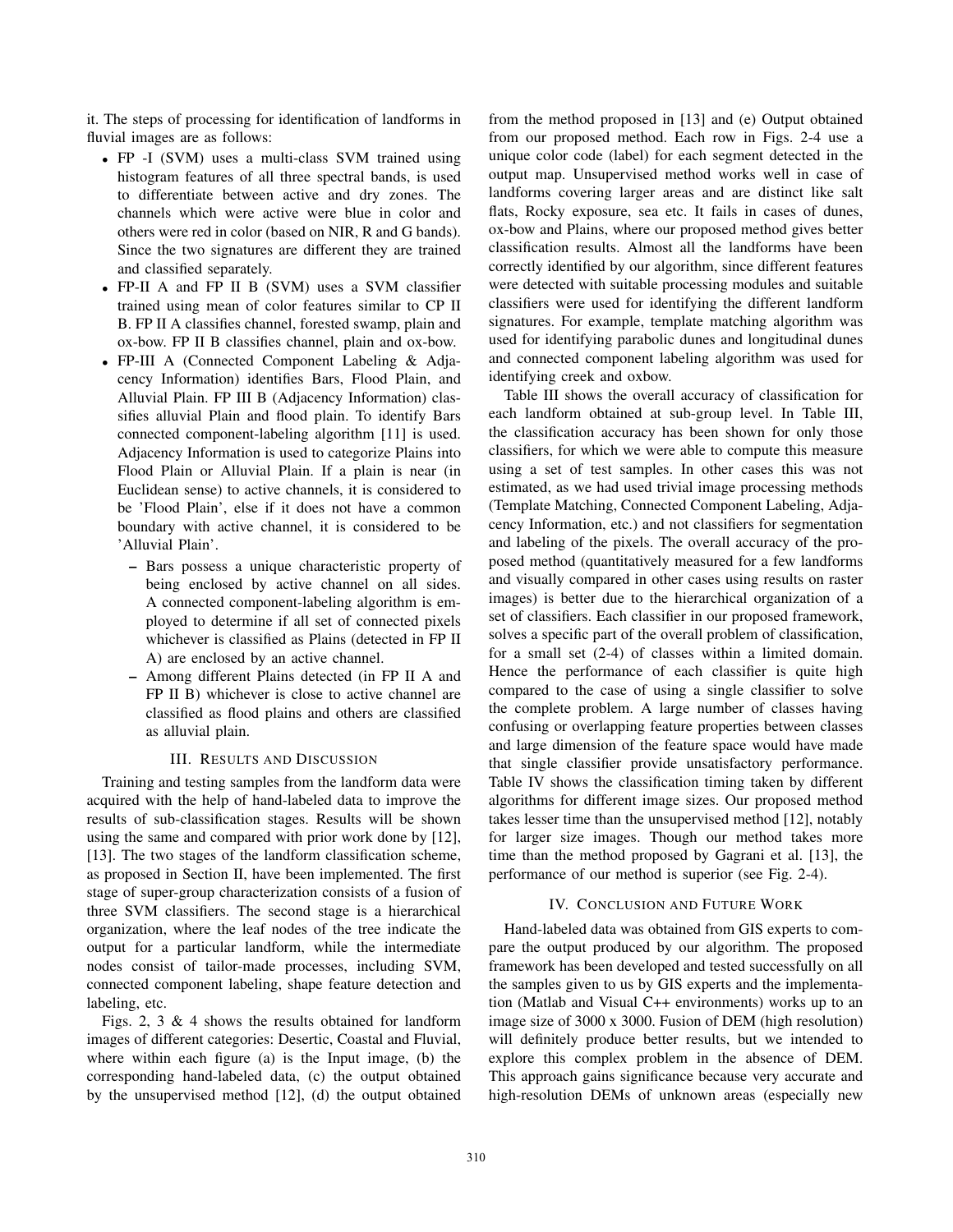

Figure 2: (a) Input Desertic image; b) Hand-Labeled Data; Output: (c) Unsupervised method [12] & (d) Method proposed in [13]; (e) Our proposed method.

planets) and deserts are difficult to produce and are often not available for certain online applications (over areas of the Indian subcontinent).

#### **REFERENCES**

- [1] M. Hosokawat and T. Hoshi, "Landform classification method using self-organizing map and its application to earthquake damage evaluation," in *IEEE Geoscience and Remote Sensing Symposium*, 2001, pp. 1684–86.
- [2] H. Saadat, R. Bonnell, F. Sharifi, G. Mehuys, M. Namdar, and S. Ale-Ebrahim, "Landform classification from a digital elevation model and satellite imagery," *Geomorphology*, vol. 100, pp. 453–464, August 2008.

Table III: Performance Measures At Sub-group Classification Stage (See Fig. 1), For Only The Modules Involving Classifiers.

| <b>Classifiers</b> | <b>Samples</b>  |                | <b>Overall Accuracy</b> |  |  |
|--------------------|-----------------|----------------|-------------------------|--|--|
|                    | <b>Training</b> | <b>Testing</b> | $(in \, \%)$            |  |  |
| DP I               | 400             | 800            | 95.1                    |  |  |
| <b>CPILB</b>       | 500             | 1200           | 96.56                   |  |  |
| FP II A            | 300             | 600            | 94.09                   |  |  |
| FP II B            | 200             | 600            | 96.64                   |  |  |

[3] B. D. Bue and T. F. Stepinski, "Automated classification of landforms on mars," *Computers and Geosciences*, vol. 32,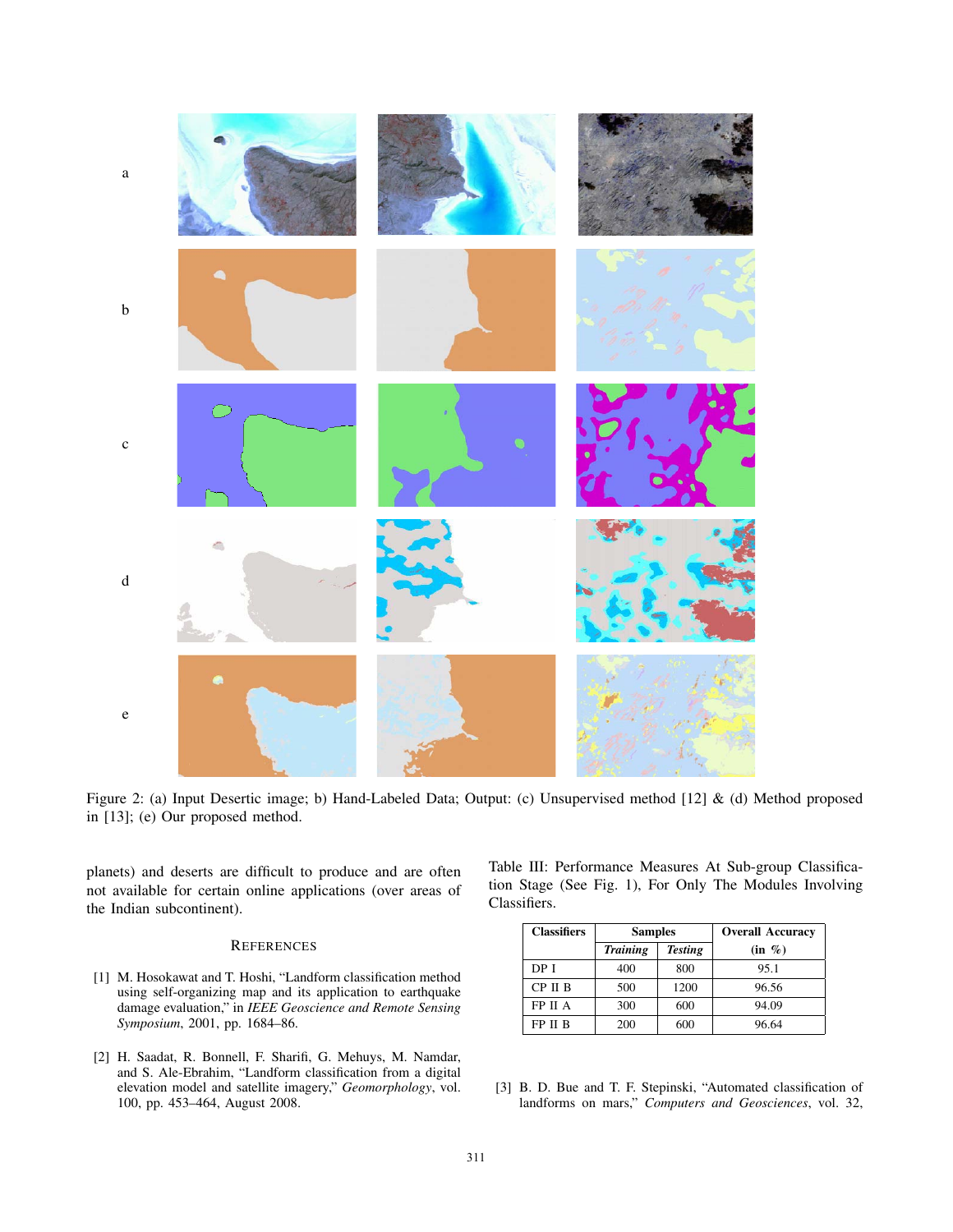

Figure 3: (a) Input Coastal image; b) Hand-Labeled Data; Output: (c) Unsupervised method [12] & (d) Method proposed in [13]; (e) Our proposed method.

Table IV: Comparison Of The Computational Times (In Secs) For Classification, Taken By Different Methods.

| <b>Image Size</b> | <b>Unsupervised</b><br>Method [12] | Method proposed<br>in $[13]$ | <b>Our Method</b> |
|-------------------|------------------------------------|------------------------------|-------------------|
| 300*300           | 34.81                              | 31.56                        | 32.42             |
| 600*600           | 772.19                             | 98.97                        | 112.54            |
| 1000*1000         | 14328.33                           | 174.29                       | 306.38            |

no. 5, pp. 604–614, 2006.

[4] M. M. Crawford, S. Kumar, M. R. Ricard, J. C. Gibeaut, and A. Neuenschwander, "Fusion of airborne polarimetric and interferometric sae for classification of coastal environments," *IEEE Transactions on Geoscience and Remote Sensing*, vol. 37, no. 3, pp. 1306–15, May 1999.

- [5] T. Hengl and D. G. Rossiter, "Supervised landform classification to enhance and replace photo-interpretation in semidetailed soil survey," *Soil Science Society of America Journal*, vol. 67, no. 3, pp. 1810–22, 2003.
- [6] P. A. Burrough, P. F. M. van Gaans, and R. A. MacMillan, "High-resolution landform classification using fuzzy kmeans," *Fuzzy Sets Systems*, vol. 113, no. 1, pp. 37–52, 2000.
- [7] K. E. Arrell, P. F. Fisher, N. J. Tate, and L. Bastin, "A fuzzy c-means classification of elevation derivatives to extract the morphometric classification of landforms in snowdonia,